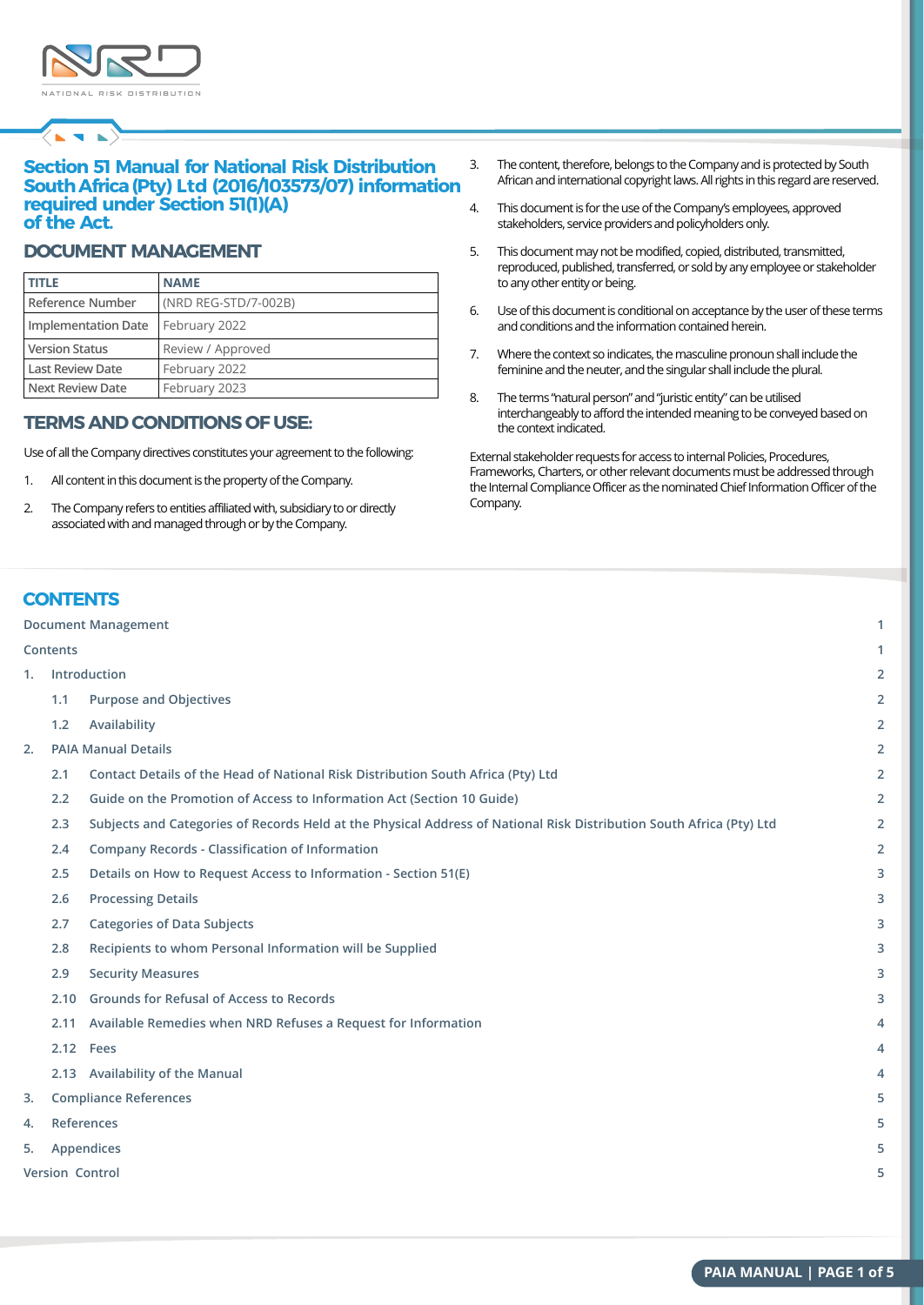#### **1. Introduction 1.1. Purpose and Objectives**

The Promotion of Access to Information Act, 2 of 2000, gives effect to the constitutional right of access to any information held by private bodies that is required for the exercise or protection of any rights.

The Act provides that a person requesting information must be given access to any record of a private body, if that record is required for the exercise or protection of a right. However, the right to access any information held by a private body may be limited to the extent that the limitations are reasonable and justifiable in an open and democratic society based on human dignity, equality and freedom as contemplated in Section 36 of the Constitution.

This document informs requesters of procedural and other requirements which a request must meet as prescribed by the Act.

## **1.2. Availability**

This document will be available on the Company's website, providing customers, clients and other external stakeholders with direct access to the manual.

# **2. PAIA Manual Details**

#### **2.1. Contact Details of the Head of National Risk Distritution South Africa (Pty) Ltd**

| <b>Head of National</b><br><b>Risk Managers (Pty)</b><br>Ltd | Renier Botha                                                                              |
|--------------------------------------------------------------|-------------------------------------------------------------------------------------------|
| Postal address:                                              | Private Bag X6, Florida Hills, Florida,<br>1716                                           |
| <b>Physical address:</b>                                     | 4th Floor, Flora Centre, Cnr Ontdekkers<br>Road and Conrad Drive, Florida North,<br>1710. |
| Tel no:                                                      | 0861 11 16 35                                                                             |
| Fax no:                                                      | 086 567 9656                                                                              |
| Website:                                                     | www.national-rd.co.za                                                                     |
| Email address:                                               | info@national-rd.co.za                                                                    |

#### **2.2. Guide on the Promotion of Access to Information Act (Section 10 Guide)**

i. NRD has compiled a guide in terms of Section 10 of PAIA. The guide contains information for purposes of exercising constitutional rights.

ii. The guide is available for inspection, inter alia, at the offices of NRD and at the SAHRC.

iii. It is obtainable by contacting the SAHRC at:

The South African Human Rights Commission

PAIA Unit, Private Bag 2700, Houghton, 2041

**Tel no:** 011 877 3600

**Fax no:** 011 403 0625

**Email:** paia@sahrc.co.za

**Website:** www.sahrc.org.za

iv. At this stage no notice(s) has/have been published on the categories of records that are automatically available without a person having to request access in terms of PAIA.

#### **2.3. Subjects and Categories of Records Held at the Physical Address of NRD**

- **Correspondence**
- Founding Documents
- Licenses (categories)
- Minutes of Management Meetings
- **Statutory Returns**
- Personnel Records
- Employment Contracts
- Employment Equity Records
- Industrial and Labour Relations Records
- Information relating to Health and safety Regulations
- **Statutory Records**
- Training Records / Training Manuals
- Personnel Guidelines, Policies and Procedures
- Staff Recruitment Policies
- Brochures on Company Information
- Client and Customer Registry
- **Contracts**
- Information relating to employee sales performance
- Marketing and Future Strategies
- Marketing Records
- Production Records
- Sales Records
- Annual Financial Statements
- Asset Register
- Inventory Register
- Banking Records
- **Budgets**
- Financial Transactions
- Insurance Information
- Internal Audit Records
- Purchase and Order Information
- Tax Records (company and employee)
- **IT Policies and Procedures**
- User Manuals
- PAYE Records
- Disciplinary Records
- Leave Records
- SETA Records
- Workmen's Compensation Records and Certificates

#### **2.4. Company Records - Classification of Information**

| <b>Public Access</b><br>Document                                                             | May be disclosed                                   |
|----------------------------------------------------------------------------------------------|----------------------------------------------------|
| Information on<br>disciplinary<br>proceedings                                                | May not be disclosed (unless if it's a legal body) |
| Personal<br>Information that<br>belongs to the<br>requester of that<br>information           | May be disclosed                                   |
| Likely to harm a<br>company or third<br>party in contract<br>with or other<br>negotiations   | May not be disclosed                               |
| Would breach a duty<br>of confidence owed<br>to a third party in<br>terms of an<br>agreement | May not be disclosed (unless if it's a legal body) |
| Likely to<br>compromise the<br>safety of individuals<br>or protection of<br>property         | May not be disclosed                               |
| Commercial<br>information of a<br>private body                                               | May not be disclosed                               |

- i. Information is held solely for the purpose it was collected for and may be removed or updated by the data subject unless otherwise stated as a result of a legal obligation where provision to a public body must be honoured by NRD.
- ii. Measures and agreements are in place to ensure that outsourced venders with provisional access to personal information have controls and infrastructure to continue to keep information provided, for the purpose of service rendering in a safe and secure manner.

#### **2.5. Details on How to Request Access to Information - Section 51(E)**

- i. The requester must complete Form A and submit this form together with a request fee, to the Head of the Private Body.
- ii. The requester may request the responsible party to confirm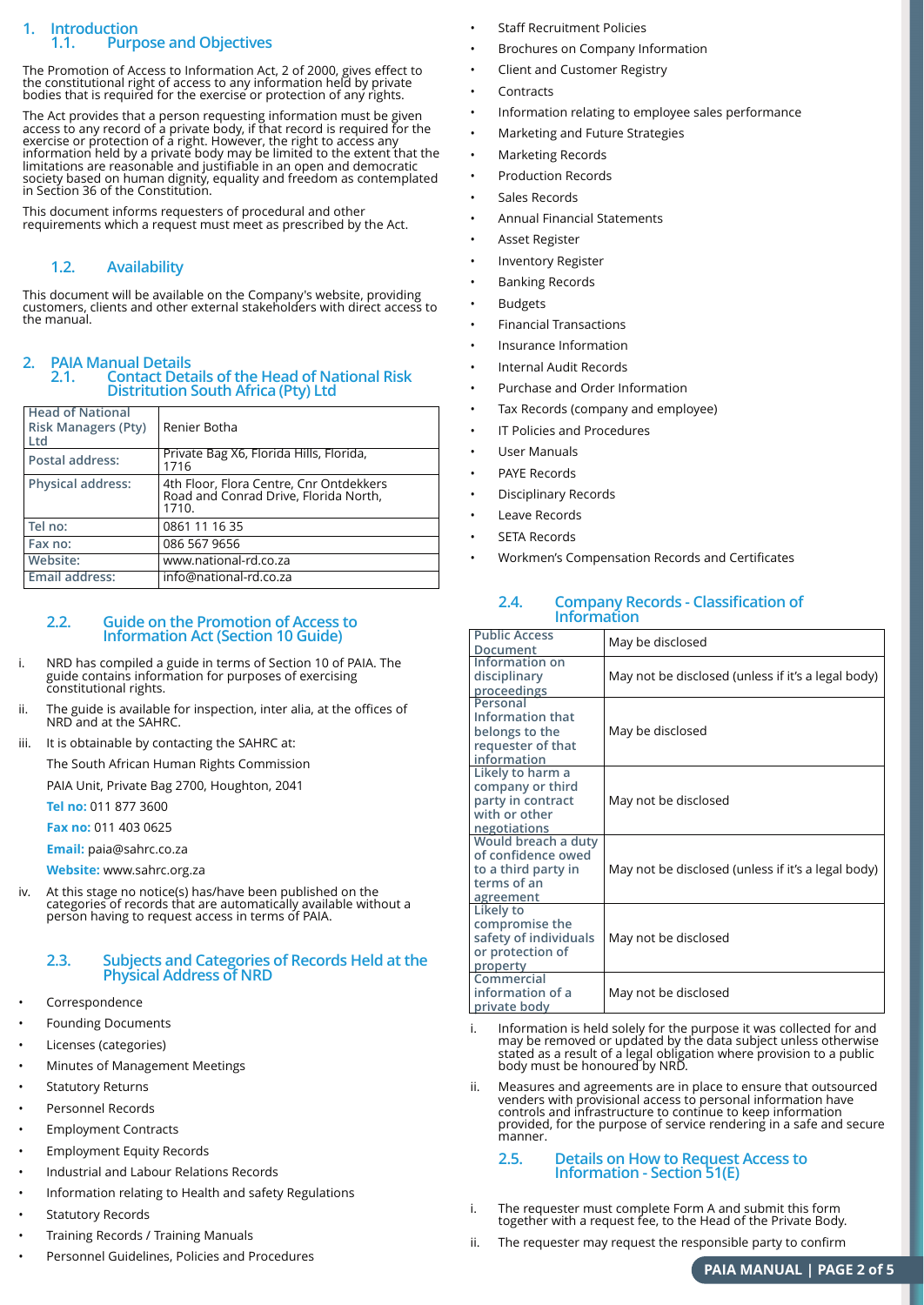whether they hold their personal information, free of charge, and provided adequate proof of identity has been given.

- iii. The form must be submitted to the Head of the Private Body at his/her address, fax number or email address.
- iv. If you are a member or client of Affinity Funeral, or any of the other products that NRD renders financial services for, you may contact the call centre on 0861 11 16 35, to access your information.
- v. The form must:
	- a. Provide sufficient particulars to enable the Head of the Private Body to identify the record(s) requested and to identify the requester.
	- b. Indicate which form of access is required.
	- c. Specify a postal address or fax number of the request in the Republic.
	- d. Identify the right that the requester is seeking to exercise or protect.
	- e. Provide an explanation of why the requested record is required for the exercise or protection of that right.
	- f. Should the requester wish to be informed of the decision on the request in any other manner, he/she should state the manner and the necessary particulars on the form.
	- g. If the request is made on behalf of another person, the proof of capacity in which the requester is making the request, must be submitted to the reasonable satisfaction of the Head of the Private Body.
	- h. The Head of the Private Body must notify the requester of the prescribed fee (if any) before further processing the request.
	- i. If the request is granted then a further access fee must be paid for the reproduction, the search, the preparation and for any time that has exceeded the prescribed hours to search and prepare the record for disclosure.
	- j. If a requester cannot complete the prescribed form, an oral request may be made.

#### **Head of the Private Body**

| Name:           | Renier Botha                                                                                                |  |
|-----------------|-------------------------------------------------------------------------------------------------------------|--|
| Contact Number: | 010 020 3199                                                                                                |  |
| l Email:        | privacy@affinityenterprises.co.za                                                                           |  |
|                 | Occupational Address: 4th Floor, Flora Centre, Cnr Ontdekkers<br>Road and Conrad Drive, Florida North, 1716 |  |

#### **Appointed Information Officer in terms of the Protection of Personal Information Act (POPIA)**

| Name:           | l Hannelie Botha                                                 |  |
|-----------------|------------------------------------------------------------------|--|
| Contact Number: | 010 020 3199                                                     |  |
| l Email:        | privacy@affinityenterprises.co.za                                |  |
|                 | Occupational Address:   1 Dingler Street, Rynfield, Benoni, 1501 |  |

#### **Appointed Deputies in terms of Section 56 of POPIA, who have been mandated delegatory functions of the Information Officer**

| Name:           | Kagiso Mogatusi                                                  |
|-----------------|------------------------------------------------------------------|
| Contact Number: | 010 020 3199                                                     |
| l Email:        | privacy@affinityenterprises.co.za                                |
|                 | Occupational Address:   1 Dingler Street, Rynfield, Benoni, 1501 |

| Name:                  | Sifiso Nxumalo                                                                                                |
|------------------------|---------------------------------------------------------------------------------------------------------------|
| <b>Contact Number:</b> | 010 020 3199                                                                                                  |
| Email:                 | privacy@affinityenterprises.co.za                                                                             |
|                        | Occupational Address:   4th Floor, Flora Centre, Cnr Ontdekkers Road<br>and Conrad Drive, Florida North, 1716 |

#### **2.6. Processing Details**

- i. In terms of POPIA, data must be processed for a specified purpose.
- ii. The purpose for which data is processed by NRD will depend on the nature of the data and the particular data subject.
- iii. This purpose is ordinarily disclosed, explicitly or implicitly at the time the data is collected.
- iv. NRD processes personnel data for administration purposes.
- v. Personnel data is also processed to the extent required by legislation and regulation.

For example, NRD discloses employees' financial information to the Commissioner for the South African Revenue Service, in terms of the Income Tax Act 58 of 1962 and employee's sensitive personal information in terms of the Employment Equity Act 55 of 1998.

- vi. NRD processes client related records as an integral part of its commercial services. For example, NRD processes client related records during the client application process, in assessing a client's profile and risk, to provide them with suitable advice that meets their needs.
- vii. NRD may also process data provided to it by industry regulatory bodies and other sources when providing a client with intermediary services and advice.
- viii. NRD processes third party records for business administration purposes.
- ix. NRD processes "other party" records for business administration purposes. For example, personnel data may be processed in order to effect payment to contractors and / or suppliers.
- x. In performing these various tasks, NRD may, amongst others, collect, collate, process, store and disclose personal information.
- xi. This list of processing purposes is non-exhaustive.

#### **2.7. Categories of Data Subjects**

NRD holds information and records under the following categories of data subjects:

- Employees / personnel.
- Clients.
- Any third party with whom NRD conducts its business services.
- Contractors.
- Suppliers.
- Service providers.

This list of categories is non-exhaustive.

#### **2.8. Recipients to whom Personal Information will be Supplied**

Depending on the nature of the data, NRD may supply information or records to the following recipients:

- Statutory oversight bodies, regulators or judicial commissions of enquiry making a request for data.
- Any court of law, administrative or judicial forum, arbitration, statutory commission, or ombudsman making a request for data or discovery in terms of the applicable rules (i.e., the Competition Commission in terms of the Competition Act 89 of 1998).
- A contracted third party who requires this information to provide a healthcare service to a client or any dependant/s on the client's Insurance/Medical plan.
- Third parties with whom NRD has a contractual relationship for the retention of data (for example, a third-party archiving service).
- Auditing and accounting bodies (internal and external).
	- Anyone making a successful application for access in terms of PAIA.

#### **2.9. Security Measures**

- i. NRD takes extensive security measures to ensure the confidentiality, integrity and availability of personal information in NRD's possession.
- ii. NRD takes appropriate technical and organisational measures designed to ensure that personal data remains confidential and secure against unauthorised or unlawful processing and against accidental loss, destruction or damage.

#### **2.10. Grounds for Refusal of Access to Records**

The main grounds for NRD to refuse a request for information relates to:

- i. Mandatory protection of privacy of a third party who is a natural person:
	- a. The Head of the Private Body must refuse a request for access to a record if its disclosure would involve the unreasonable disclosure of personal information about a third party, including a deceased individual.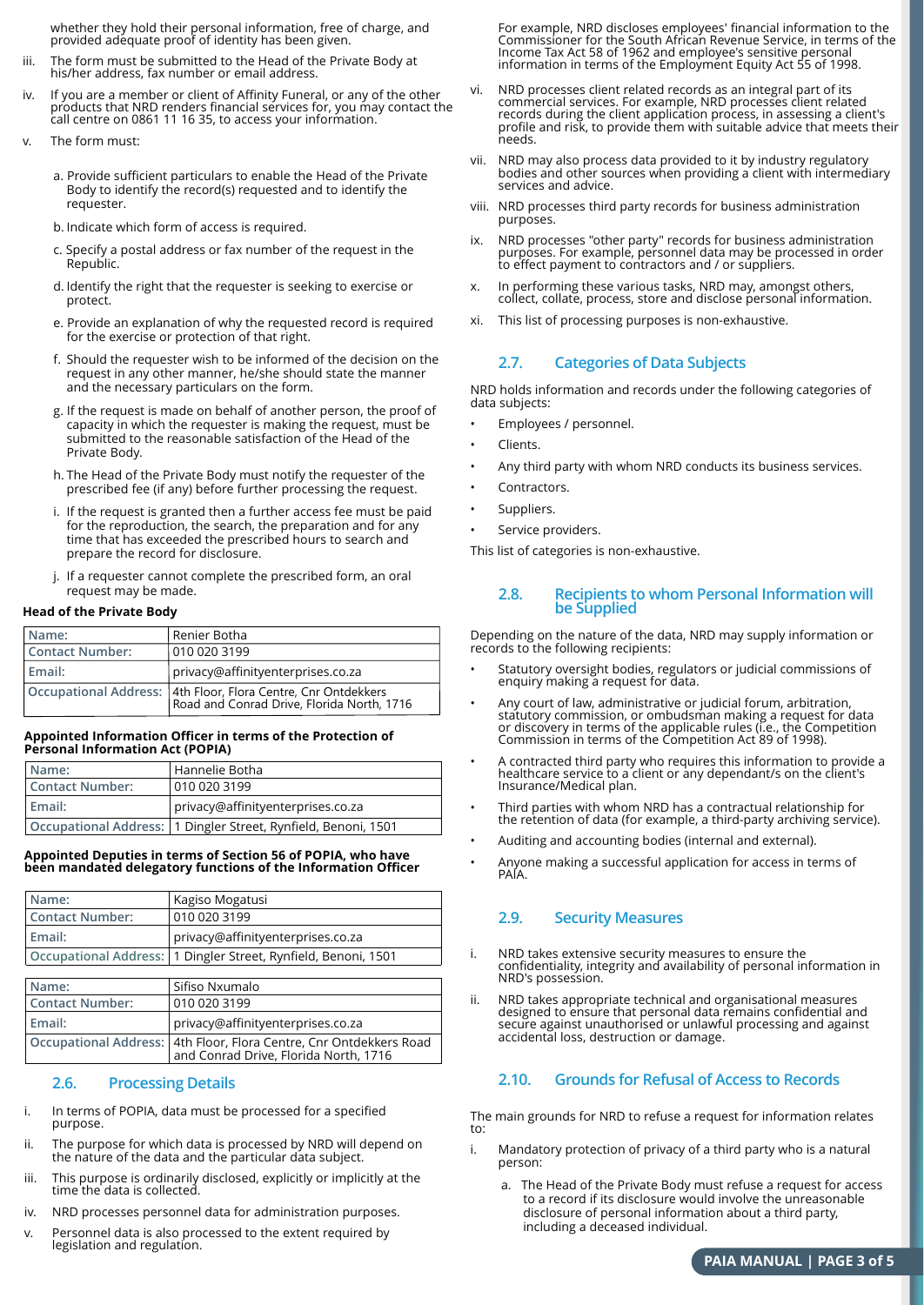- ii. Mandatory protection of commercial information of a third party:
	- a. The Head of the Private Body must refuse a request for access to a record if that record contains –
		- i. Trade secrets of a third party
		- ii. Financial, commercial, scientific, technical information of a third party, other than trade secrets, where the disclosure thereof would be likely to cause harm to the commercial or financial interests of that third party.
		- iii. Information supplied to the third party in confidence, and if disclosed would place the third party at a disadvantage in contractual / other negotiations or prejudice the third party in commercial competition.
- iii. Mandatory protection of certain confidential information of a third party:
	- a. The Head of the Private Body must refuse a request for access to a record if the disclosure of that record would constitute an action for breach of a duty of confidence owed to a third party in terms of an agreement.
- iv. Mandatory protection of safety of individuals, and protection of property
	- a. The Head of the Private Body must refuse a request for access to a record if its disclosure could reasonably be expected to endanger the life or physical safety of an individual.
	- b. The Head of the Private Body should also refuse if the disclosure would be likely to prejudice or impair the security of a building, structure or system, including a computer or communication system.
- Mandatory protection of records privileged from production in legal proceedings
	- The Head of the Private Body must refuse a request for access to a record, if the record is privileged from production in legal proceedings unless the person entitled to the privilege has waived such privilege.
- Mandatory protection of research information of a third party and protection of research information of a private body
	- a. The Head of the Private Body must refuse a request for access to a record if the record contains information about research being or to be carried out by or on behalf of a third party or a private body and the disclosure of which would be likely to expose:
		- i. The third party or the private body;
		- ii. A person that is or will be carrying out the research on behalf of the third party; and
		- iii. The subject matter of the research, to serious disadvantage.
- vii. Commercial activities of NRD

These include:

- a. Trade secrets of NRD;
- b. Financial, commercial, scientific and technical information which disclosure could likely cause harm to the financial or commercial interests of NRD;
- c. Information, if disclosed, could put NRD at a disadvantage in negotiations or commercial competition; and
- d. Computer programs owned by NRD and which are protected by copyright.

#### **2.11. Available Remedies when NRD Refuses a Request for Information**

- i. NRD will, within 30 days of receipt of a request, decide whether to grant or to decline that request and give notice with reasons.
- ii. The 30 day period within which NRD has to decide whether to grant or refuse the request, may be extended for a further period of not more than 30 days if the request is for a vast amount of information or the request requires the search for information to be held at another location and the information cannot be reasonably obtained within the original 30 day period.
- NRD will notify the requester in writing should an extension be sought.
- iv. When a requester is not satisfied with the decision made for example, refusing access, imposing an access fee or extending

the time period for when a response is due, he/she may lodge an application with a court against the decision made within 60 days of receiving the decision that caused the grievance.

## **2.12. Fees**

- i. According to Part III of Regulation 187 published in the Government Gazette on the 15th February 2002, the Head of the Private Body will notify the requester in writing to pay the prescribed request fee, before processing the request.
- ii. If the request pertains to personal information, the requisite request fee will not be imposed.
- iii. The fee for a copy of the manual as contemplated in Regulation 9 (2)(c) is R1,10 for every photocopy of an A4-size page or part thereof.

The fees for reproduction referred to in Regulation 11(1) are as follows:

| a. | For every photocopy of an A4 sized page or part<br>thereof                                                                    | R <sub>1</sub> ,10 |
|----|-------------------------------------------------------------------------------------------------------------------------------|--------------------|
| b. | For every printed copy of an A4 sized page or part<br>thereof held on a computer or in electronic or<br>machine-readable form | R <sub>0.75</sub>  |
| c. | For a copy in a computer-reader form on a compact<br>disc                                                                     | R70.00             |
| d. | For a transcription of visual images, for an A4 sized<br>page or part thereof                                                 | R40.00             |
| e. | For a copy of visual images                                                                                                   | R60.00             |
| f. | For a transcription of an audio record, for an A4 sized<br>page or part thereof                                               | R20.00             |
| g. | For a copy of an audio record                                                                                                 | R30.00             |

The request fee payable by a requester, other than a personal requester, referred to in Regulation 11(2) is R50,00

The access fees payable by a requester referred to in Regulation 11 (3) are as follows:

| a. | For every photocopy of an A4 sized page or part<br>thereof                                                                    | R <sub>1</sub> ,10 |
|----|-------------------------------------------------------------------------------------------------------------------------------|--------------------|
| b. | For every printed copy of an A4 sized page or part<br>thereof held on a computer or in electronic or<br>machine-readable form | R <sub>0.75</sub>  |
| c. | For a copy in a computer-reader form on a compact<br>disc                                                                     | R70.00             |
| d. | For a transcription of visual images, for an A4 sized<br>page or part thereof                                                 | R40.00             |
| e. | For a copy of visual images                                                                                                   | R60.00             |
| f. | For a transcription of an audio record, for an A4 sized<br>page or part thereof                                               | R20.00             |
| g. | For a copy of an audio record                                                                                                 | R30.00             |

- To search for and prepare the record for disclosure, R30,00 for each hour or part of an hour reasonably required for such search and preparation.
- vi. For purposes of Section 54(2) of the Act, the following applies:
	- a. Six hours as the hours to be exceeded before a deposit is payable.
	- b. One third of the access fee is payable as a deposit by the requester.
	- c. The actual postage is payable when a copy of a record must be posted to a requester.
- vii. Fees are subject to change.

## **2.13. Availability of the Manual**

- i. This manual is available in terms of Regulation Number R.187 of 15th February 2002.
- ii. This manual is available at the following:
	- a. www.national-rd.co.za
	- b. The offices of NRD

## **3. Compliance References**

This directive is a supporting document to the **Privacy Policy.**

**PAIA MANUAL | PAGE 4 of 5**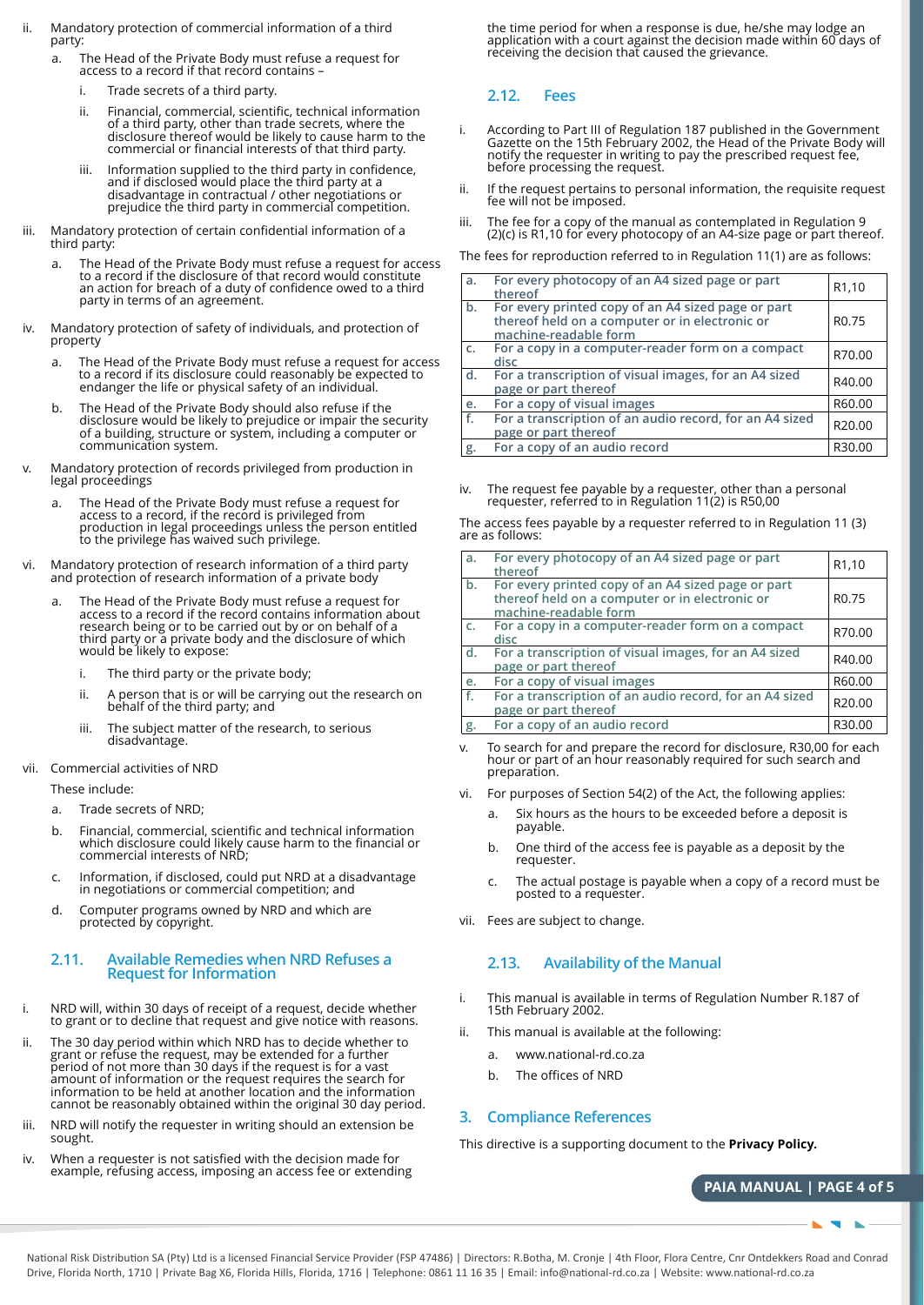#### **4. References**

Acts and other legislation at the physical address of NRD:

- Basic Conditions of Employment Act 75 of 1997
- Companies Act 71 of 2008
- Compensation for Occupational Injuries and Health Diseases Act 130 of 1993
- Copyright Act 98 of 1978
- Electronic Communications and Transactions Act 25 of 2002
- Employment Equity Act 55 of 1998
- Financial Advisory and Intermediary Services Act 37 of 2002
- Financial Intelligence Centre Act 38 of 2001
- Income Tax Act 58 of 1962
- Labour Relations Act 66 of 1995
- Long Term Insurance Act 52 of 1998
- National Credit Act 34 of 2005
- Occupational Health and Safety Act 85 of 1993
- Promotion of Access to Information Act 2 of 2000
- Regulation of Interception of Communications Act 70 of 2002
- Short Term insurance Act 53 of 1998
- Skills Development Act 97 of 1998
- Skills Development Levies Act 9 of 1999
- Value Added Tax Act 89 of 1991
- Arbitration Act 42 of 1965
- Protection of Personal Information Act 4 of 2013
- Unemployment Insurance Act 63 of 2001
- Competition Act 89 of 1998
- Protected Disclosures Act 26 of 2000
- Unemployment Insurance Contributions Act 4 of 2002
- Medical Schemes Act 131 of 1998

The above is not an exhaustive list of statutes that may require NRD to keep records.

#### **5. Amendments and Proposed Changes**

This manual has been drafted and implemented according to legislation. The manual will be reviewed and amended according to legislation.

#### **6. Appendices**

Annexure A: Form A

#### **Version Control**

| Version             | Type     | Responsible | Date          |
|---------------------|----------|-------------|---------------|
| $\frac{V0.0}{V0.0}$ | Draft    |             |               |
|                     | New      | Compliance  | February 2022 |
| V1.0                | Approval |             |               |
|                     |          |             |               |
|                     |          |             |               |
|                     |          |             |               |
|                     |          |             |               |
|                     |          |             |               |
|                     |          |             |               |
|                     |          |             |               |
|                     |          |             |               |
|                     |          |             |               |
|                     |          |             |               |

New/Draft/Replacement | | Review (Annual/Ad Hoc) | | Amendment | | Approved

**PAIA MANUAL | PAGE 5 of 5**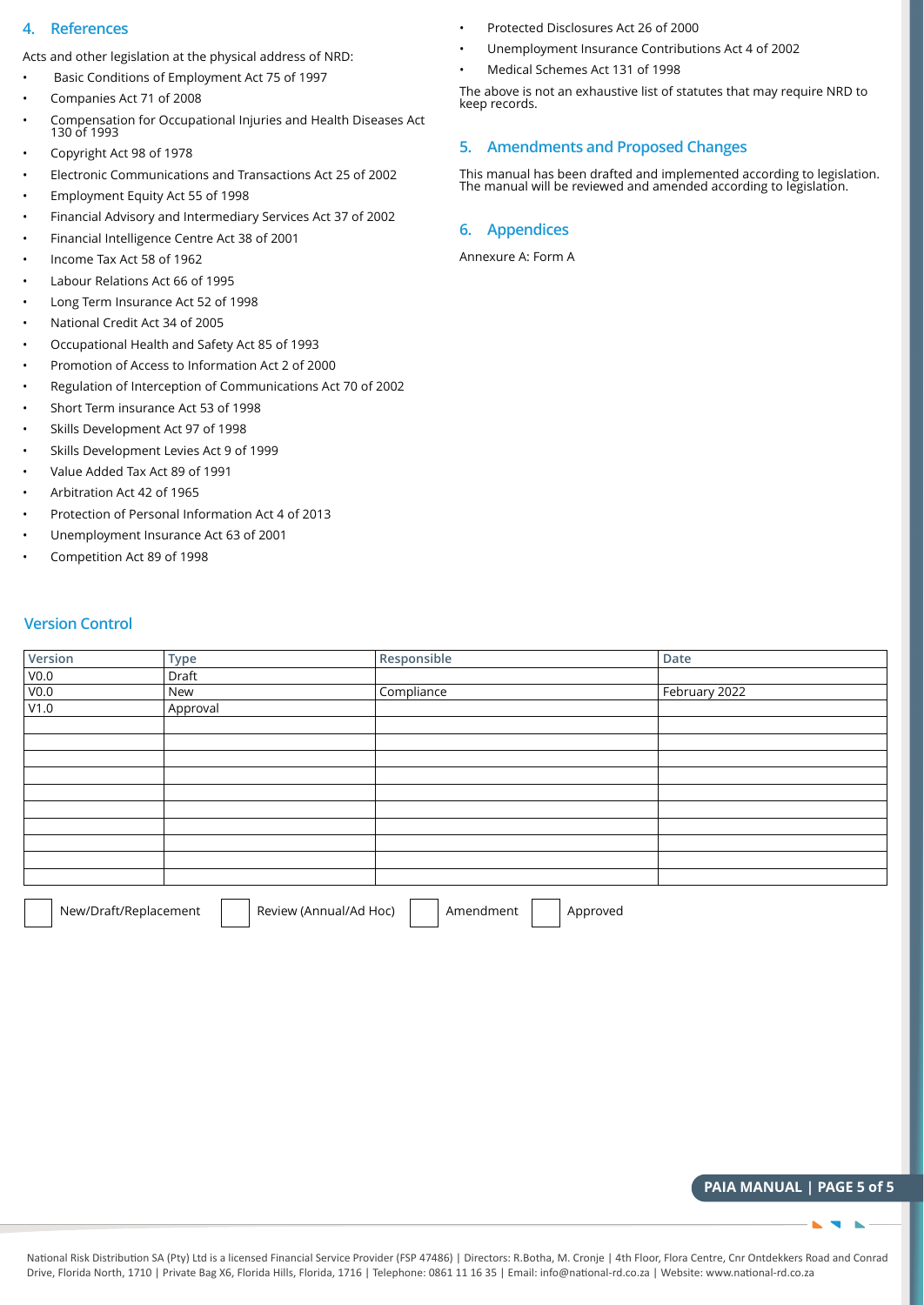

# **FORM A**

#### **REQUEST FOR ACCESS TO RECORD OF PRIVATE BODY**

(Section 53(1) of the Promotion of Access to Information Act, 2000) (Act No. 2 of 2000)

[Regulation 10]

| <b>Particulars of private body</b>                                                                                                                                                                                                                                                                       |
|----------------------------------------------------------------------------------------------------------------------------------------------------------------------------------------------------------------------------------------------------------------------------------------------------------|
|                                                                                                                                                                                                                                                                                                          |
| The Head:                                                                                                                                                                                                                                                                                                |
| Particulars of person requesting access to the record                                                                                                                                                                                                                                                    |
| The particulars of the person who requests access to the record must be given below.<br>i.<br>The address and/or fax number in the Republic to which the information is to be sent must be given.<br>ii.<br>Proof of the capacity in which the request is made, if applicable, must be attached.<br>iii. |
| Full names and surname:                                                                                                                                                                                                                                                                                  |
| Identity number:                                                                                                                                                                                                                                                                                         |
| Postal address:                                                                                                                                                                                                                                                                                          |
| Fax number:<br>Telephone number:<br>E-mail address:                                                                                                                                                                                                                                                      |
| Capacity in which request is made, when made on behalf of another person:                                                                                                                                                                                                                                |
|                                                                                                                                                                                                                                                                                                          |
| Particulars of person on whose behalf request is made                                                                                                                                                                                                                                                    |
| This section must be completed ONLY if a request for information is made on behalf of another person.<br>i.                                                                                                                                                                                              |
| Full names and surname:                                                                                                                                                                                                                                                                                  |
| Identity number:                                                                                                                                                                                                                                                                                         |
|                                                                                                                                                                                                                                                                                                          |
| <b>Particulars of record</b>                                                                                                                                                                                                                                                                             |
| Provide full particulars of the record to which access is requested, including the reference number if that is known to you, to enable the record to<br>a.<br>be located.                                                                                                                                |
| If the provided space is inadequate, please continue on a separate portfolio and attach it to this form. The requester must sign all the additional<br>b.<br>portfolios.                                                                                                                                 |
| Description of record or relevant part of the record:                                                                                                                                                                                                                                                    |
| Reference number, if available:                                                                                                                                                                                                                                                                          |
| Any further particulars of record:                                                                                                                                                                                                                                                                       |
|                                                                                                                                                                                                                                                                                                          |

#### **Fees**

- a. A request for access to a record, other than record containing personal information about yourself, will be processed only after a request fee has been paid.
- b. You will be notified of the amount required to be paid as the request fee.
- c. The fee payable for access to a record depends on the form in which access is required and the reasonable time required to search for and prepare a record.
- d. If you qualify for exemption of the payment of any fee, please state the reason for exemption.

Reason for exemption from payment of fees: